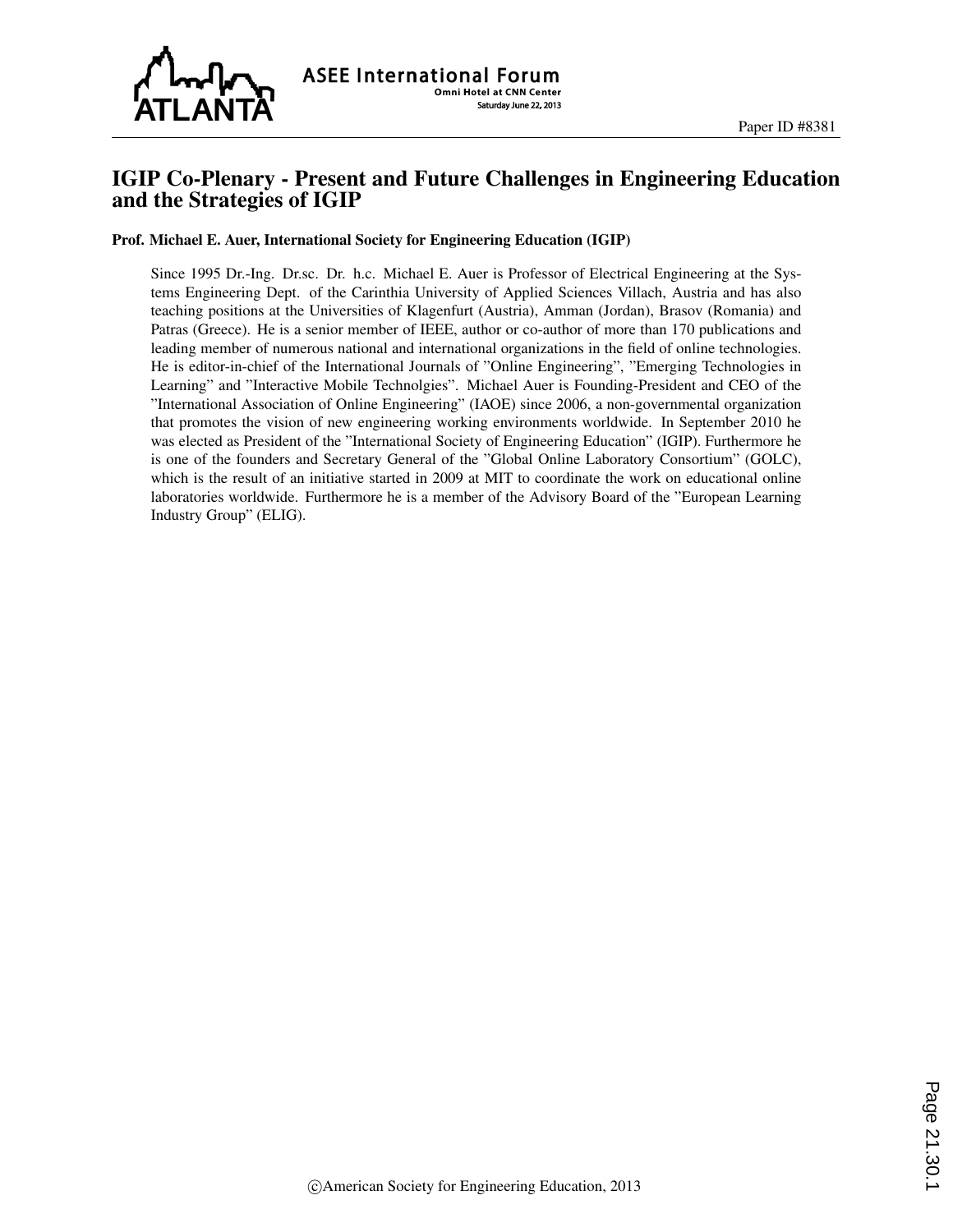# **Present and Future Challenges in Engineering Education and the Strategies of IGIP**

### **Abstract**

Never has the speed of development in the area of engineering been as accelerated as it is today, as we observe the enormous and driven growth of the area of engineering as well as a shortening of innovation cycles. On the other hand a mayor shift happens in educational processes in general. Both tendencies require concerted new efforts in engineering education or in other words, the importance of pedagogy in the field of engineering is growing enormously. These changes strongly demand new didactic and pedagogic paradigms. The International Society of Engineering Education (IGIP) offers to contribute to the relevance and pedagogical aspects related to developing educational concepts in engineering education.

#### **IGIP and Engineering Education**

IGIP has a more than 40-year tradition of contributing to engineering education and its members and many activists have contributed to making IGIP a leading global engineering association. IGIP presently has a worldwide membership of about 1.750 members (individual, affiliate, institutional). More than 1.200 professionals all over the globe at this moment bear the title of "IGIP International Engineering Educator - Ing.Paed.IGIP ". IGIP also works in good partnerships with international associations as IFEES, ASEE, IEEE Education Society, SEFI, and IELA, to name just a few.

The aims of the International Society for Engineering Education - IGIP are:

- To improve teaching methods in technical subjects
- To develop practice-oriented curricula that correspond to the needs of students and employers
- To encourage the use of new media in technical teaching
- To integrating languages and the humanities in engineering education
- To foster management training for engineers
- To promote environmental awareness
- To support the development of engineering education in developing countries

It is important to consider that humankind has never faced such a rapidly changing and dynamic global environment which demands so much of engineers as we are witnessing today. And as our environment changes, it is imperative we better learn to adapt, which requires us to question and, when necessary, be open to changes regarding our:

- Educational systems
- Pedagogy
- Methods and processes

Never before have the challenges in education and pedagogy been as challenging as today.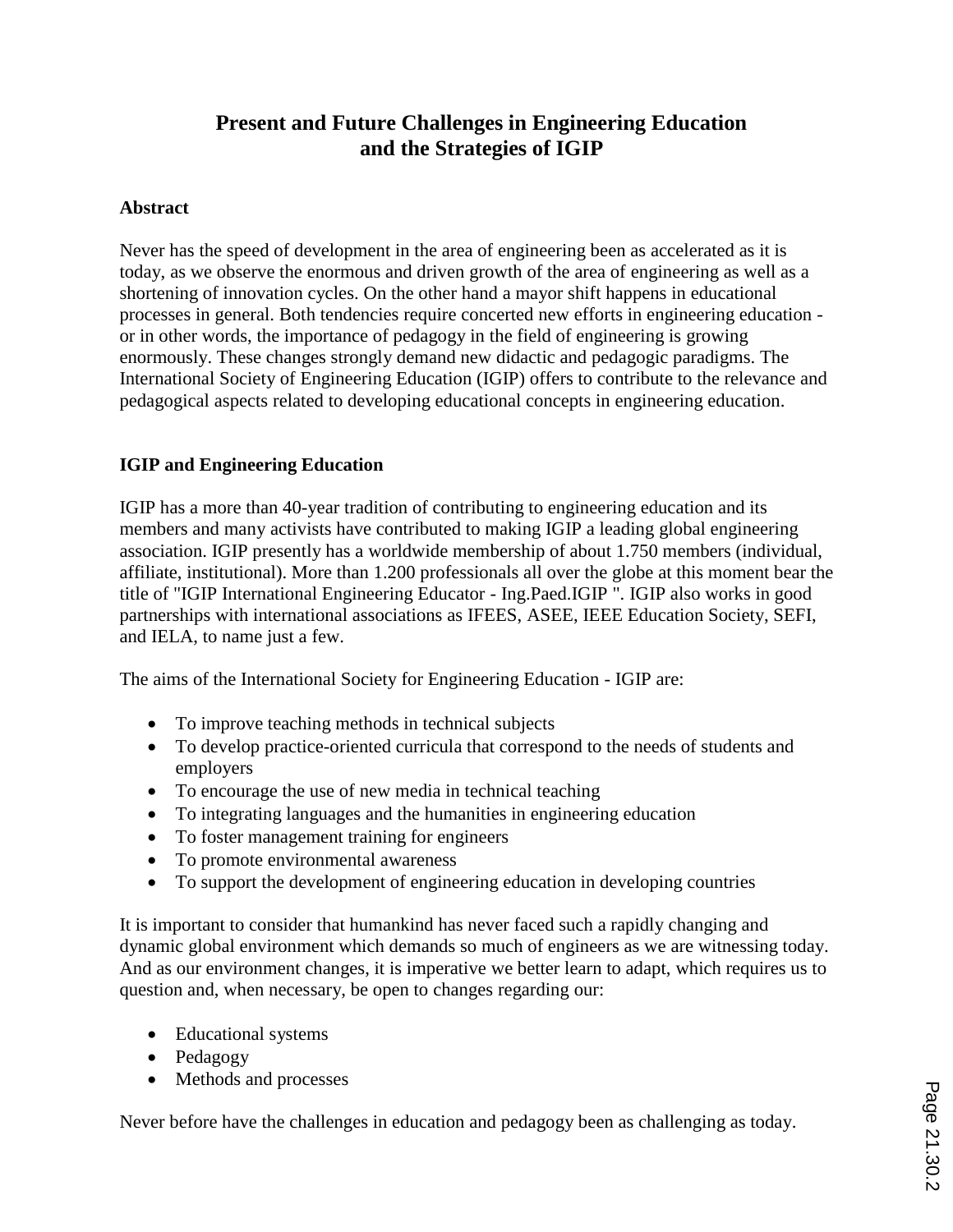Never has so much been demanded of engineers. The work of ASEE, IGIP, IEEE ES, and other associations focuses on improving the quality of Engineering Education. But what is exactly is engineering?

In the literature we can find different definitions of the term Engineering. In Wikipedia we can find:

"Engineering is the application of scientific, economic, social, and practical knowledge, in order to design, build, and maintain structures, machines, devices, systems, materials and processes. It may encompass using insights to conceive, model and scale an appropriate solution to a problem or objective." $1$ 

ABET has defined engineering as:

"The creative application of scientific principles to design or develop structures, machines, apparatus, or manufacturing processes, or works utilizing them singly or in combination; or to construct or operate the same with full cognizance of their design; or to forecast their behavior under specific operating conditions; all as respects an intended function, economics of operation or safety to life and property".

In sum a short definition of engineering might be: "Exploiting basic principles of science to develop useful tools, objects and processes for society." This means that engineering is the link between science and society, which can include almost anything that people come into contact with or experience in real life. The concept of engineering existed long before recorded history and has evolved from fundamental inventions such as the lever, wheel, and pulley, to the complex examples of engineering today.

The new millennium opened simultaneously a new phase in the history of engineering. This phase is characterized by the following facts:

- We observe the enormous and driven growth of the area of engineering. Besides the traditional fields of civil engineering, construction engineering, electrical engineering, etc. many new engineering disciplines occur.
- And new tasks requiring new competencies within traditional engineering disciplines have grown in number and complexity.
- Never has the speed of development in the area of engineering been as accelerated as it is today. We can observe a terrific acceleration of the life cycles of technical (or engineering) products Competition in the field of technology is now measured in month and weeks.
- Furthermore the focus of the engineering disciplines is shifting from pure technical subjects to subjects directed to Information Technologies and the daily life of mankind.
- Engineering issues, either in industrial products or in engineering projects, are quickly becoming increasingly complicated and most of these issues cross disciplinary lines.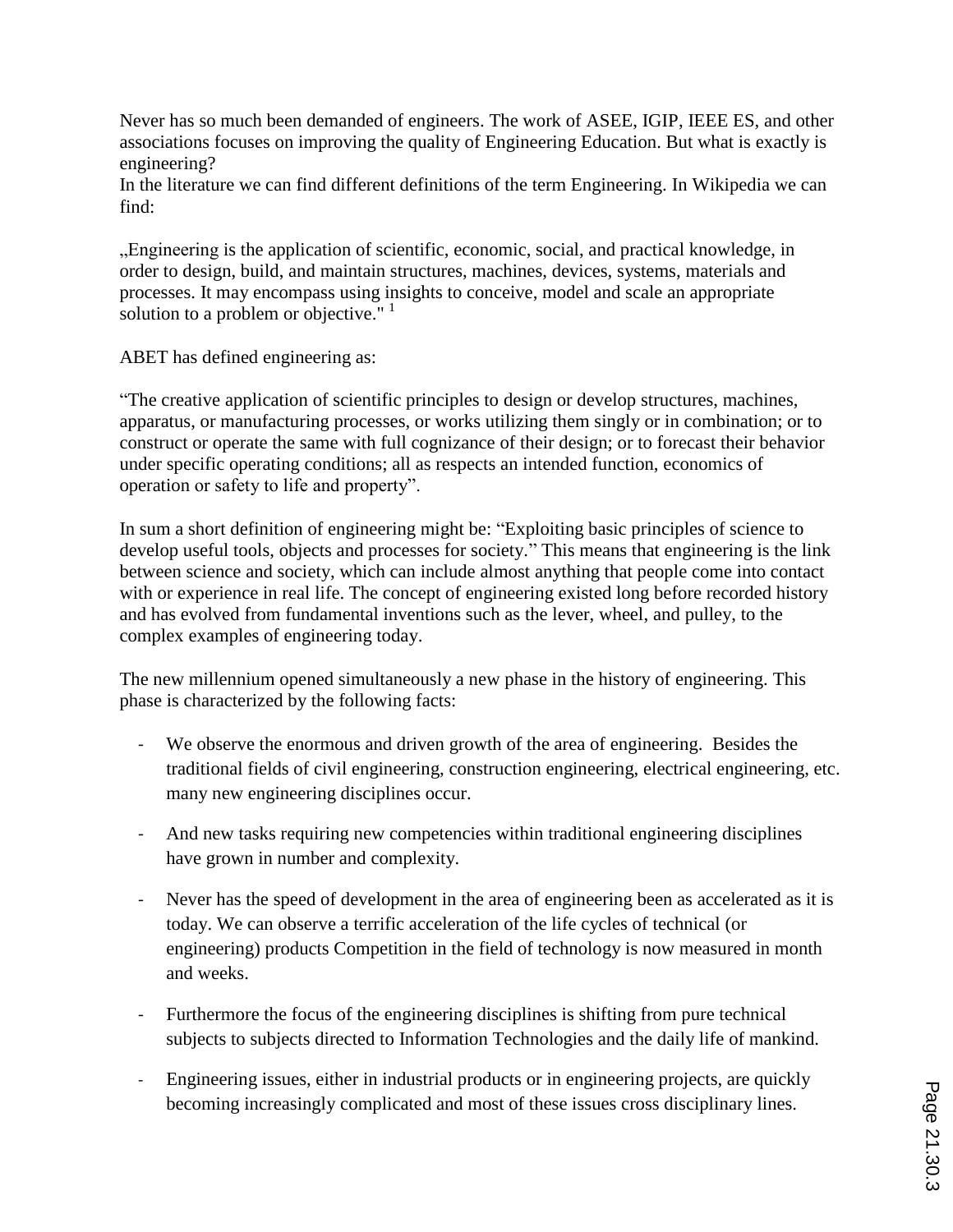- The size of the systems developed or designed by engineers grows continually. A good example for this is the concept of the "Smart City", which includes two assets – the social and the environmental capital. The smart cities concept is based on regional competitiveness, transport and ICT economics, natural resources, human and social capital, quality of life, and participation of citizens in the governance of cities.
- The working environment of engineers is becoming more and more internationalized due to the globalization of the world economy. Products are fabricated by worldwide cooperation and manufacturing resources are linked by international supply chains. Nowadays, engineers have to know how to work in multi-cultural environments with people from different countries.

On the other hand a mayor shift happens in educational processes in general. Some of these tendencies for the future of learning are:

- The future of learning will require the conceptualization and implementation of a new learning model. We need to be focusing more 21st century competencies and expertise such as critical thinking, complex problem solving, interactive collaboration, etc.
- The future of learning will be a balanced approach between E-Learning and Face-to-Face Learning; between Formal and Informal Learning. A modern approach of teaching and learning is a blended one. This is my deep belief. We have to better exploit synergies from traditional and non-traditional education.
- The future of learning will revolve more around context than content. Our age is the Information Age. We live in the Knowledge Society where data, information, knowledge are easy to access 24/7. We need a radical change from teaching facts and knowledge to convey skills and creativity (to find necessary data, facts, and knowledge) in a global context. Therefore, learning is presently undergoing great transitions.
- The Future of Learning will be a global one, characterized by open content, open knowledge, open technology for all. Global education is the next distance-learning leap. Especially from this the necessity of a new business model in education arises.
- The future of learning is characterized by serious changes in the social position of learning. According to some estimates, more than 80% of all learning occurs on the job rather than in tertiary and post-tertiary education. Learning in the future has to be an integrated part of the job! People of all ages have to renew their knowledge in decreasing cycles. This is what we understand as "Life Long Learning".

### **New Questions of Today's and Future Engineering Education**

All these realities require a concerted effort to evolve engineering education into what today's reality is demanding of practicing engineers. In other words, many traditional educational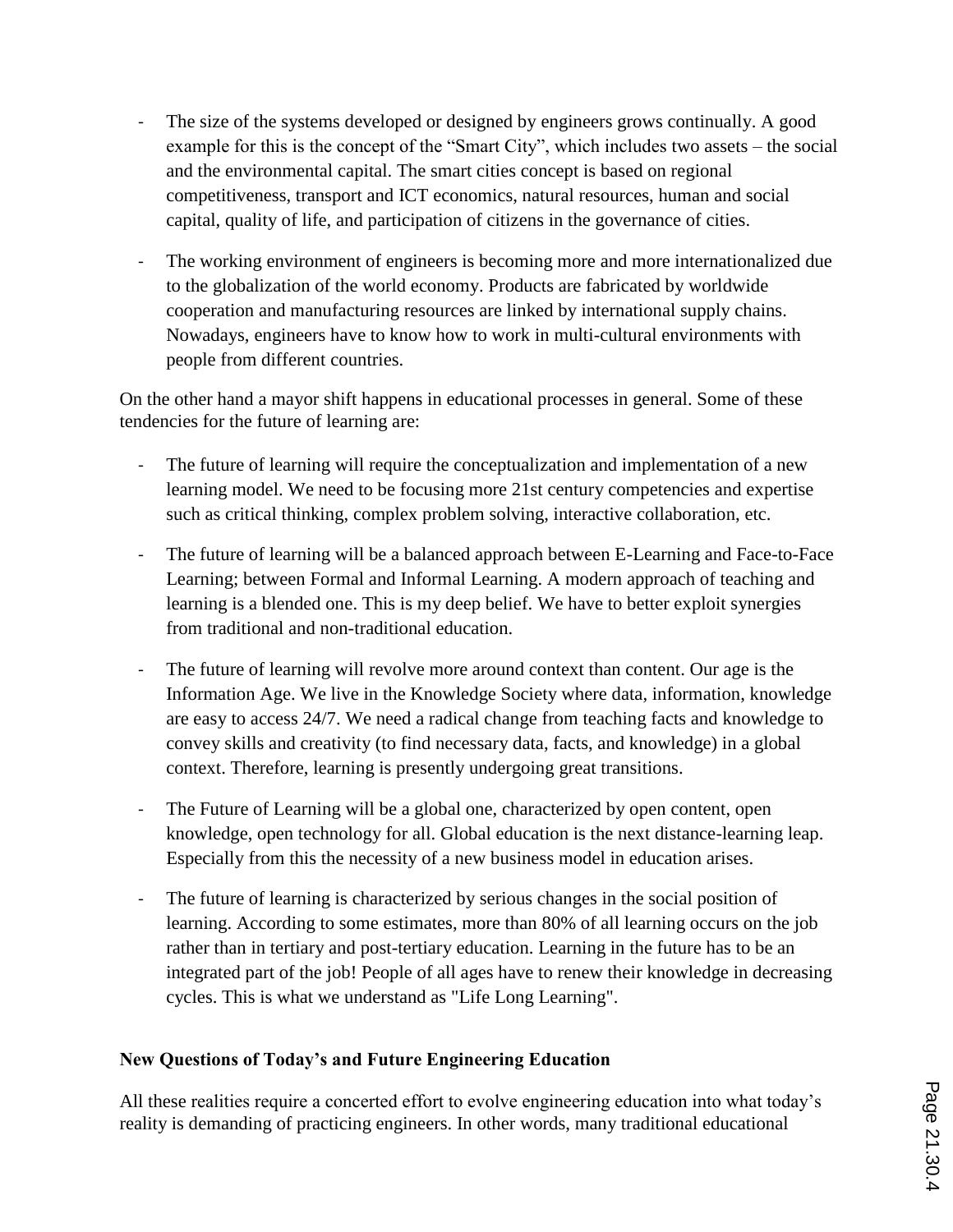models and practices are no longer functional. For this reason, the importance of pedagogy is growing at an enormous pace. The need to innovate and apply new paradigms to the teachinglearning process is an absolute necessity.

Some of these important questions to consider include:

- What learning approaches have to be used to effectively response to these changes?
- What are the pedagogies that provide the most effective learning experiences for engineering students of the 21st Century?
- What learning skills in engineering education need to be developed and how can engineering teachers succeed in guiding their students to achieve them?
- What pedagogical approaches have been found to support the different phases of the present life-long learning continuum, or is more research necessary?
- What are the approaches that enable competence in leadership skills in a multi-cultural working environment, and what is the best way for these competencies to be delivered?
- Ambient technology is becoming a reality. What does ambient learning in Engineering Education look like? How can it be designed, delivered and assessed?
- How can engineering education support individualized and personalized learning to compensate for individual differences (learning styles, learning strategies, learning preferences, field dependency, etc.)

These are some of the reasons why the relevance and importance of engineering pedagogy is growing so enormously.

## **IGIP's International Engineering Educator Title**

This paper, up to now, has attempted to show that dramatic changes are necessary in engineering education and that these changes strongly demand a new look at the didactic and pedagogic concepts that presently form the basis of engineering education. IGIP offers a space for professionals to look into, debate, and put into practice different concepts related to engineering education.

IGIP has established a prototype curriculum for engineering pedagogy which is already used in several countries. In contrast to ABET, FEANI, or EUR-ACE, IGIP is not an accreditation body for engineering curricula. By passing the curriculum as proposed by IGIP in any accredited or other institution worldwide, IGIP states that a given engineering educator with an "International Engineering Educator" title has all the competencies needed to teach to the highest standards with the best available teaching technologies. Interested engineers can continue their education in accordance with the IGIP Curriculum and obtain a diploma that will provide the knowledge and skills necessary for engineers to become better teachers. IGIP, worldwide, already has 46 approved educational centers and more than 1200 approved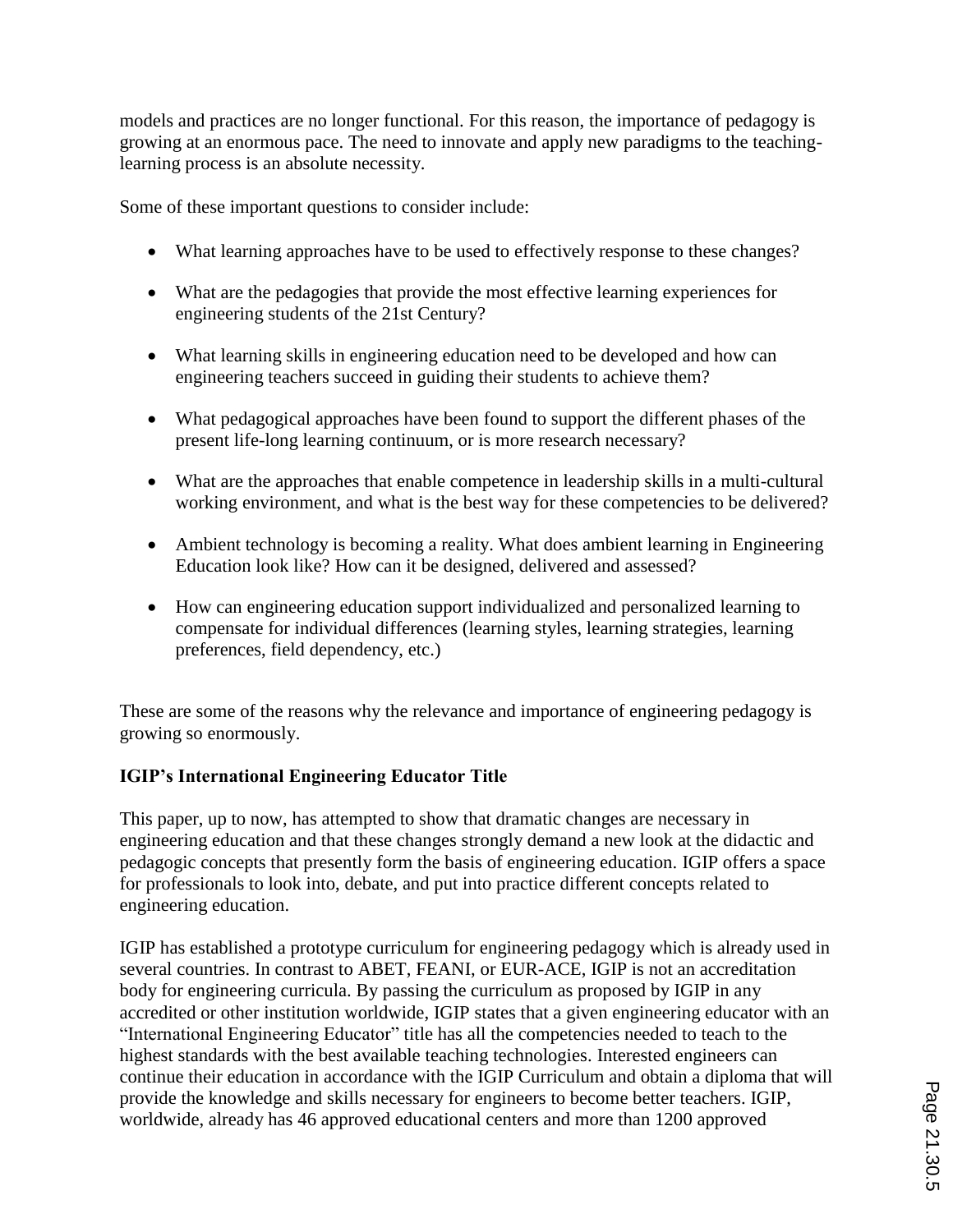"International Engineering Educators" (Ing.Paed.IGIP).

The IGIP model's point of departure is that individual engineering lecturers initiate and are responsible for teaching and learning concepts that train engineers and technicians. The quality and success of engineering studies are decisively influenced by teacher competencies in the area of pedagogy as pedagogical skills represent a network of knowledge and skills that transmit knowledge and experience, much like Web 3.0. For this reason, technology and educational practice must go hand in hand when we are dealing with the education of engineers.

Engineering educators expand their typical engineering subject competence by acquiring teaching and learning skills in theoretical and practical coursework corresponding to the objectives of the Ing.Paed.IGIP model. Students taking engineering education training should acquire the necessary professional skills which technical teachers must have to be able to exercise their profession effectively and creatively.

The proven IGIP engineering education prototype curriculum is based on the knowledge of traditional pedagogy in philosophy and the liberal arts, but with respect to the particular character of the technician and the analytical-methodological approach in the fields of engineering science.

After many years of experience in industry or research, engineers who are appointed as teachers at a technical school or university are influenced by their professional careers. Their way of thinking is determined by the precision of the technology they work with, by their work with quantifiable and measurable events and objects. The influence of their discipline and the "language" of engineers must be taken into account in engineering pedagogy education, and they must penetrate the engineering education curriculum.

The Ing.Paed.IGIP is a registered program which certifies a certain educational level for teachers, trainers or instructors. Any engineering educator who passes the curriculum at any IGIP accredited training Centre for International Engineering Education, or whose education, training, and professional experience (documented by certificates) meet IGIP standards, may apply to be registered as an "International Engineering Educator - Ing.Paed.IGIP ".

The qualification profile of a specialized engineering pedagogue is based on two pillars:

- Engineering qualifications which were earned through a recognized and/or accredited engineering study program plus relevant professional experience
- Educational qualifications in engineering pedagogy acquired in the course of a comprehensive educational program

The engineering pedagogy program is generally an independent course of studies taken after an engineering program. However, it can also form an integral part of engineering degree programs. Already existing educational programs for engineering pedagogues can be accredited by the IGIP. Importantly, to be accredited, they must meet the accreditation criteria defined by IGIP.

The goal of IGIP accreditation is to insure that graduates of the accredited engineering pedagogical programs are well prepared to perform their teaching duties in engineering subjects and meet the criteria required to become International Engineering Educators. Another goal is to promote quality assurance, quality improvement, and modernization of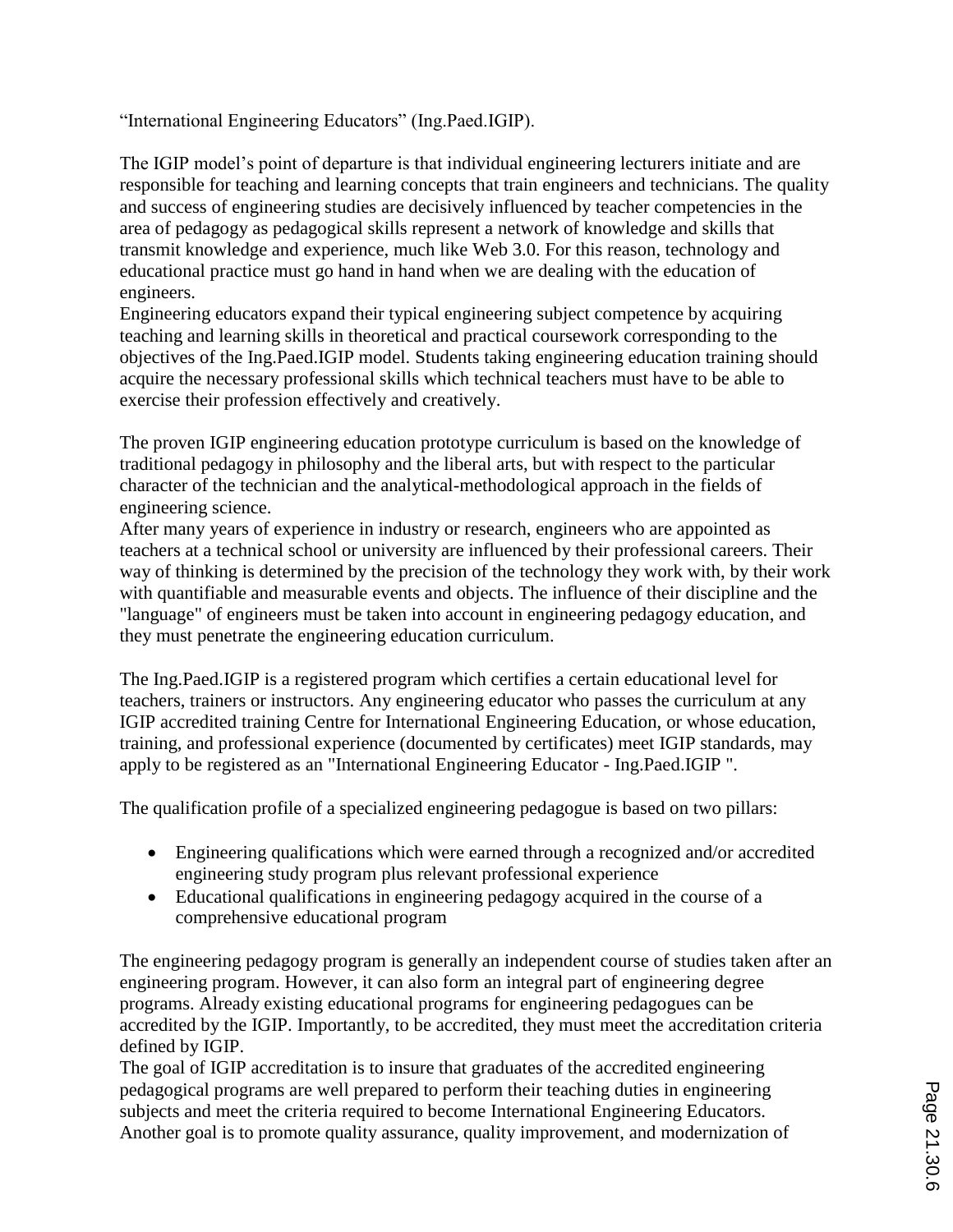engineering pedagogy programs and to create public awareness of the high quality of the IGIP program for engineering pedagogues. Accreditation is a voluntary process which educational institutions must apply for through the responsible IGIP national monitoring committees. The accreditation criteria defined by IGIP for a program for engineering educators are:

- Organization of the program
- Entrance requirements for the first year students
- Skills/abilities of the graduates
- Engineering pedagogical curriculum
- Lecturers and professors
- Institutional resources
- Quality control and feedback

An "ideal" teacher with a technical background should acquire the necessary professional competences of an engineering educator. These general professional competences consist of two main groups:

- Technical expertise
- Specific engineering pedagogical competencies.

Educational theory offers different lists of competences<sup>7</sup>. The IGIP concept of engineering educational competences is to be summarized as follows:

- Pedagogical, psychological and ethical competences
- Didactical skills and evaluative competences
- Organisational (managerial) competencies
- Oral and written communication skills and social competences
- Reflective and developmental competences

Other categorizations might operate with the terms "technical expertise", "pedagogical competences", and "human competences". Some authors substitute the term "competences" by "virtues" (Helus,  $Z^8$ ).

The IGIP Recommendations for Engineering Pedagogy Studies (in short IGIP Curriculum) are described in detail in  $10$ .

Interested institutions and engineers, teachers, and students are welcome to contact one of the 23 IGIP National Monitoring Committees or the IGIP headquarters in Austria.

## **Conclusions**

Technical university teaching has often been perceived as a poor cousin to research. Few technical universities require any specific technical teacher education for their academic staff. Interestingly, this is the only level of learning where academic staff receives no teacher training. Yet teaching is an art that, at least to some degree, can be taught, if the institutions of higher learning support it as an important element. The International Society for Engineering Education (IGIP) is working to assure that graduates of accredited engineering pedagogical